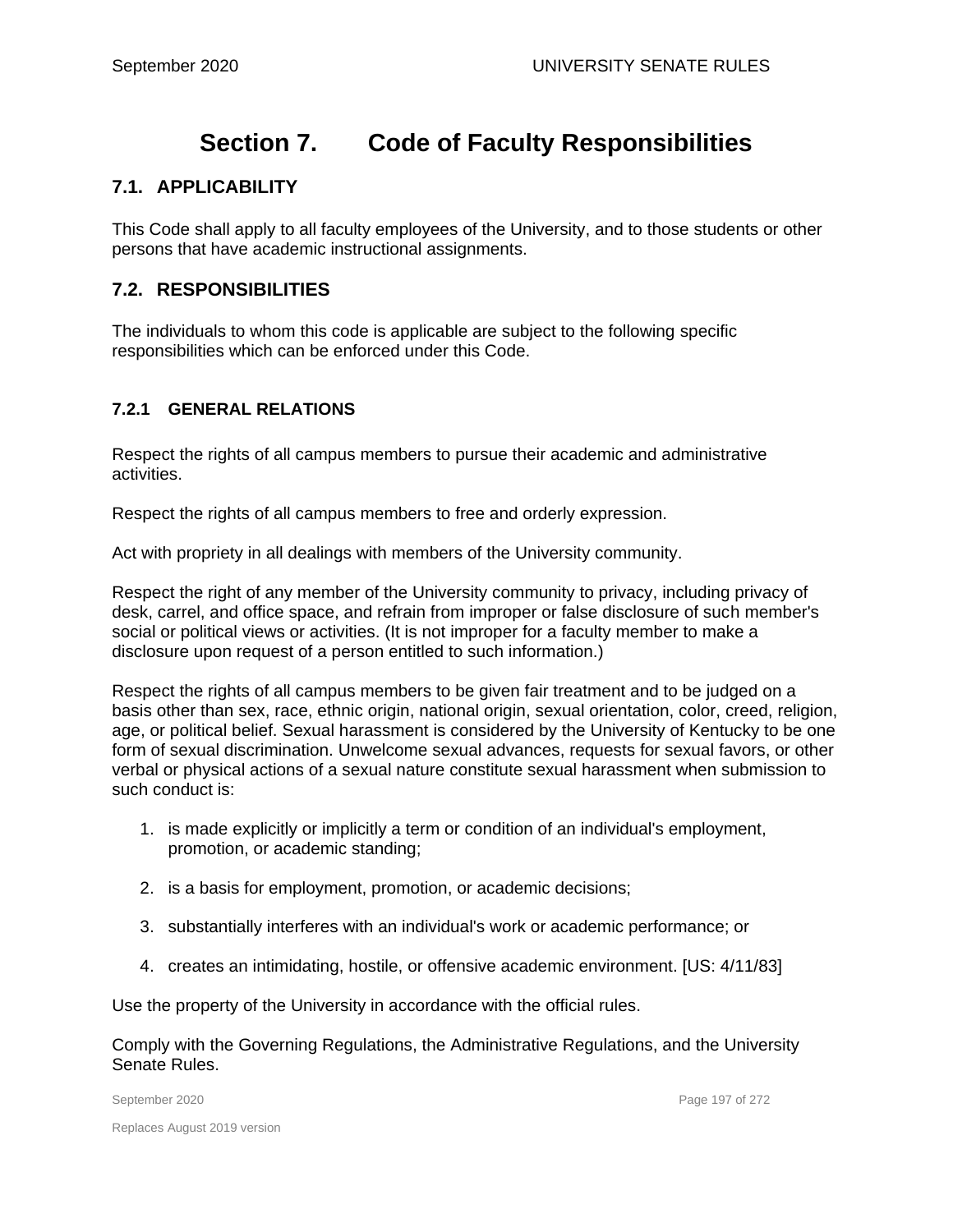Engage in consulting outside the University assignment only in accordance with the established provisions.

State, when speaking as a private person and the institutional affiliation is mentioned, that he or she does not speak for the University of Kentucky.

#### **7.2.2 STUDENT RELATIONS**

Uphold the student academic rights as set forth in the *University Senate Rules* (see SR 6.1).

Present the subject matter of a course as announced and approved by the faculty in accordance with the procedures set forth by the University Senate, and to avoid the persistent intrusion of material which has no relation to the subject.

Meet classes as scheduled in accordance with University regulations. (Absences caused by illness or emergencies are clearly excusable; absence owing to attendance at scholarly meetings, occasional professional service, pedagogical experimentation, and the like, are exceptions which should be approved by the department chair and, where appropriate, substitution or reschedulings should be arranged.)

Be available to students for advising and other conferences, preferably by posting office hours and/or by allowing students to arrange for appointments at other mutually convenient times.

Arrange for appropriate interaction and communication with graduate students in the direction of their theses.

Make available to students all papers, quizzes and examinations within a reasonable period of time. (Students and instructors may contact the UK Office of eLearning for advice about sharing student records remotely and securely.) If any of the records mentioned above are not returned to the students, they shall be retained by the instructor until 180 days subsequent to the conclusion of the academic term in which the problem occurred. In addition, student records and grading policy procedures including roll books, syllabi and attendance records (if applicable)--or copies of this information--shall be on file with the instructor or the department office whenever the instructor will no longer be available. [US: 10/16/89; 11/9/2015]

In accordance with FERPA requirements any student (including postdoctoral scholars/fellow; and clinical residents/fellows) must be allowed to inspect and review any educational record pertaining to that student. Private notes written by an instructor that are not shared with any other person nor placed in the student's file are not educational records within the meaning of SR 7.2.2. [SREC: 11/19/2015]

Give final examinations in accordance with procedures approved in SR **5.2.5.7**.

Inform students when their individual or collective efforts are to be used for professional or personal advancement of a faculty member, or when the student(s) is (are) to be used as research subject(s), and in either case, to ensure that the student may elect not to participate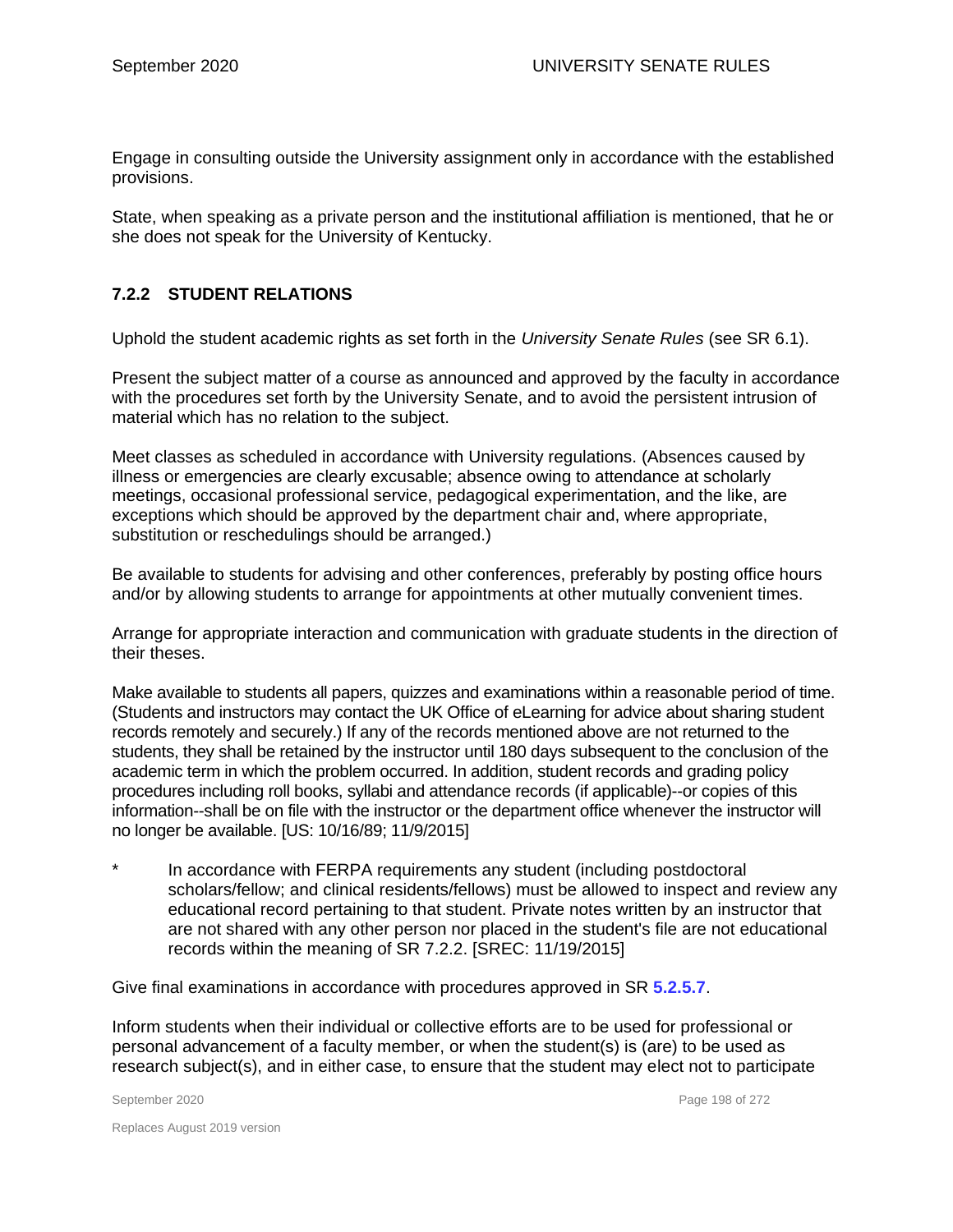without prejudice to his or her academic standing; and to recognize appropriately any significant contribution by the student(s).

Know the academic requirements and the various degree programs of the University affecting students whom they advise.

# **7.3. ENFORCEMENT**

Any member of the University community (faculty, staff member, or student) with a complaint about an alleged violation of these responsibilities shall process it through the following prescribed channels. The process should begin with discussion with the person accused of the violation, although a student is not required to discuss his/her complaint with the faculty member before seeking mediation by the Ombud. If a satisfactory solution between the parties cannot be accomplished, then the accused's immediate supervisor or, if the complainant is a student, the Academic Ombud shall be asked to mediate. If such mediation proves unsuccessful then the matter shall be forwarded to the accused's next administrative supervisory level with a written report concerning the matter with copies of the report to the parties involved. This process of mediation and report shall follow normal supervisory reporting channels up to and including the dean of the college to which the person accused of a violation is assigned.

If the academic offense involves research and/or extramural funding the administrative rule for handling the offense is outlined in AR 7:1.

In the event that after the appropriate processing through these channels the dean is unable to mediate satisfactorily between the parties, or in the event that the dean is the complaining party and is unable to accomplish a satisfactory solution with the accused, he/she shall make a written report containing his/her recommendations and findings and forward it to the Provost through the University Senate Advisory Committee on Faculty Code (SACFC) with copies to the accused and the complainant. Upon receipt of the report from the dean, the SACFC shall set a date for a hearing which must be within thirty (30) days of receipt of the dean's report. The SACFC shall then determine whether to hold closed or open hearing(s) after consultation with the parties in dispute. After the completion of the hearing(s), the SACFC shall forward its recommendations to the Provost with respect to (1) whether or not the accused has violated the Code, and, if so, (2) the type of sanction, if any, which should be imposed. The Provost shall make a final decision after review of the report of the SACFC. In any event, however, the accused shall have the normal right of appeal to the President and the Board of Trustees in accordance with established procedures.

#### **7.3.1 SANCTIONS**

Sanctions which may be recommended by the SACFC include:

- 1. A warning that conduct violates the Code as interpreted.
- 2. A reprimand:, which may be informal (to accused only); or formal (to accused with notice to his/her administrative superior).

September 2020 Page 199 of 272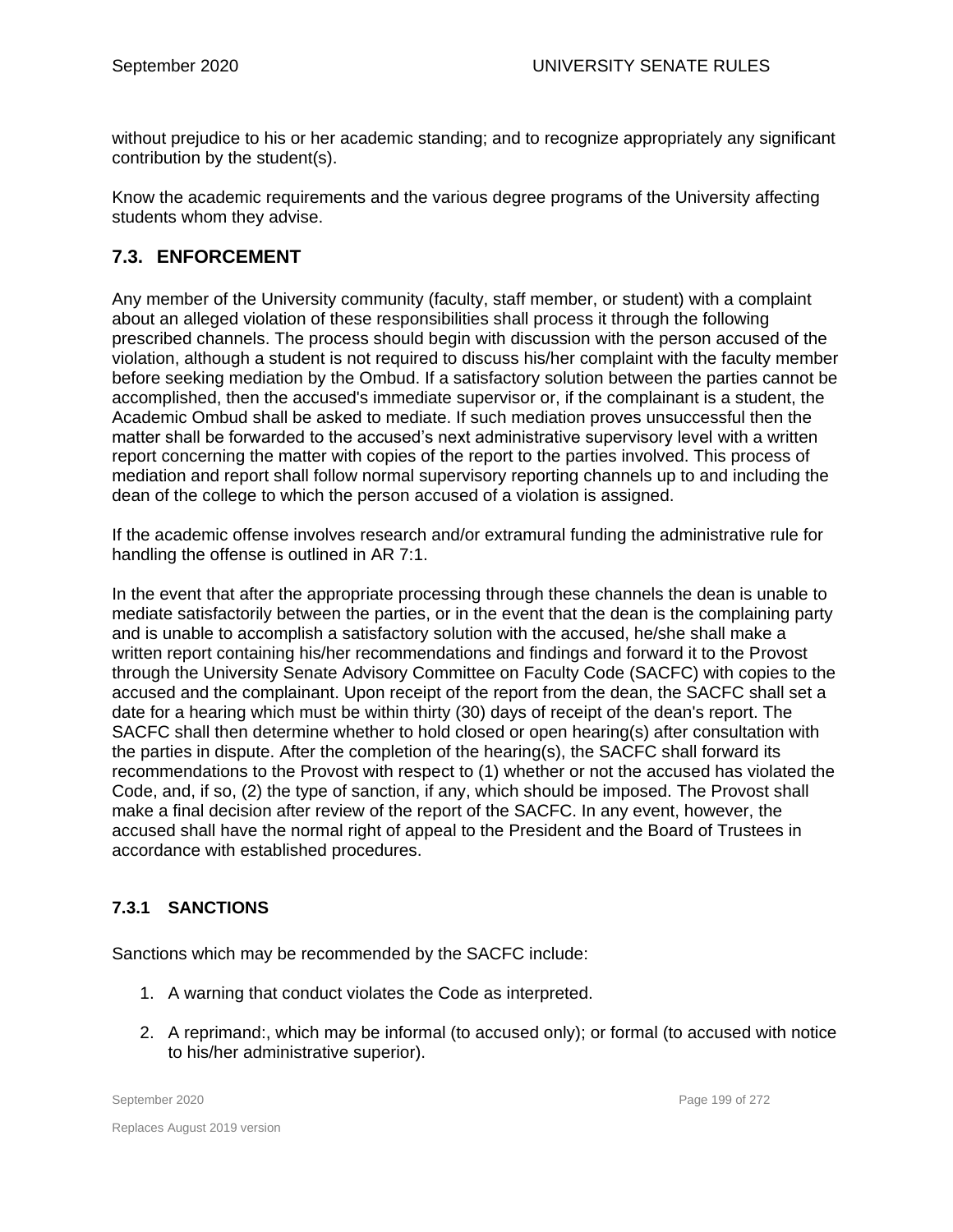- 3. Forfeiture of pay from present salary for actual monetary damage suffered by the University through unauthorized use of University property.
- 4. Recommendation for proceeding under KRS 164.230, dismissal for reasons of "incompetency, neglect of or a refusal to perform his/her duty, or of immoral conduct."

Note: Nothing in this document is intended to inhibit in any way the right of the Provost to initiate charges against a faculty member under KRS 164.230 in accordance with the procedures established by the *Governing Regulations* so long as no written report has yet been received by the SACFC from the dean.

## **7.3.2 RIGHTS OF THE ACCUSED**

In all proceedings under this Code the accused individual has the right:

- 1. to be heard in his or her own defense;
- 2. to be informed in writing of the complaint with full particulars and to be given at least 20 days before any action is taken to answer the complaint. The requirement that the accused individual be informed in writing of the complaint at least 20 days before any action is taken refers to a hearing before the SACFC, not to any step in the mediation process; the SACFC has the responsibility for providing this information to the accused individual.
- 3. to enjoy professional privileges while appealing or undergoing a hearing process. (This does not mean that a change of assignment cannot be made in accordance with the *Governing Regulations*.)

With regard to all proceedings of the SACFC, the accused individual has the right:

- 1. to receive a copy of all rules and procedures governing the actions of the SACFC in sufficient time to familiarize himself or herself with them;
- 2. to have counsel, and to question the witness(es) against the accused, to present evidence and/or witness(es) in his or her own behalf in all SACFC processes;
- 3. to challenge the impartiality of anyone sitting on the SACFC and to have up to two of the members of the SACFC replaced;
- 4. to remain silent when testimony might tend to be detrimental to himself/herself, such refusal not to be used by the SACFC in making its decision.

#### **7.3.3 RIGHTS OF THE COMPLAINANT**

[US: 2/9/87]

Replaces August 2019 version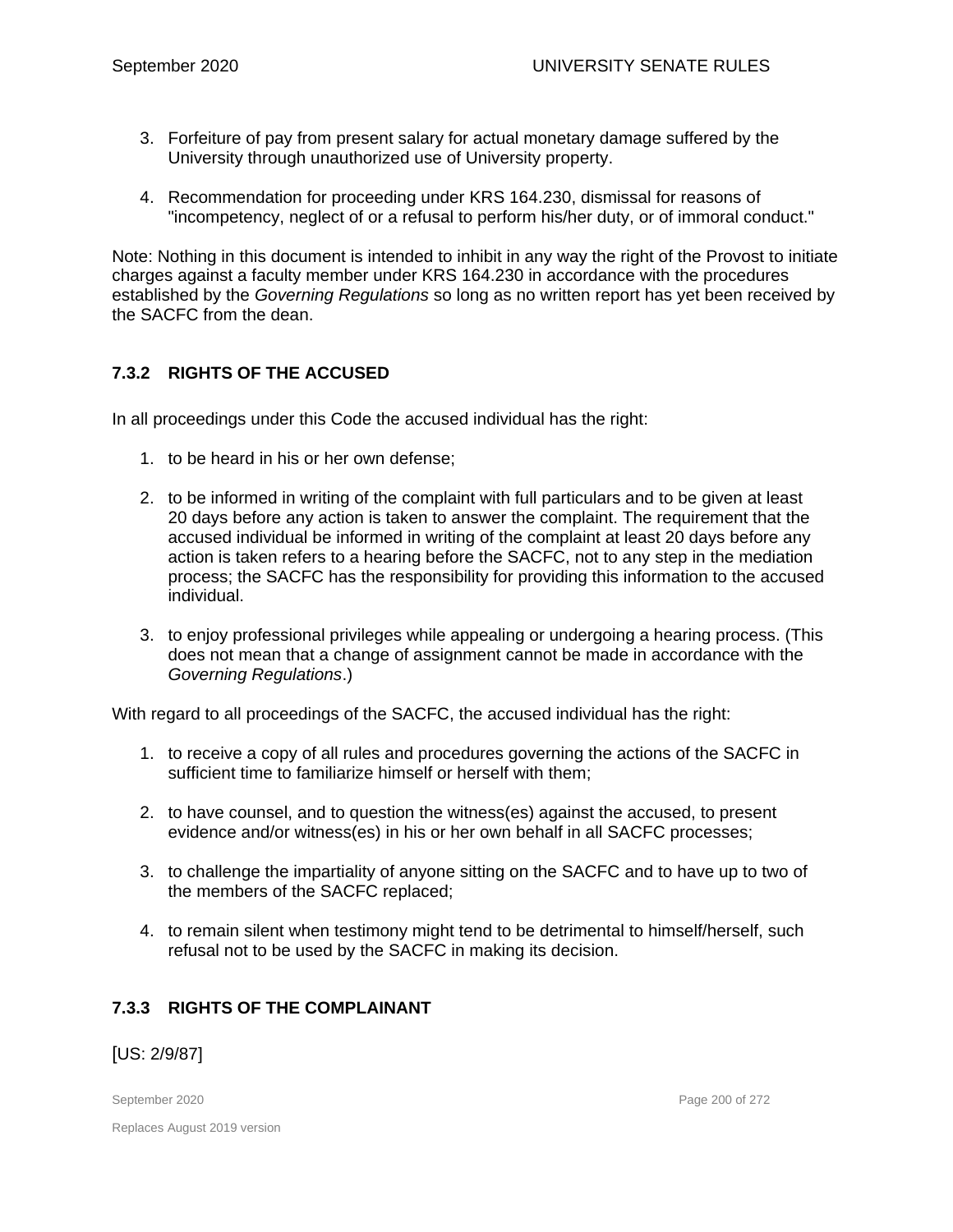No member of the University or community shall be penalized academically or professionally for filing or processing a complaint in good faith under this Code.

In all proceedings under this Code, a complainant has the right:

- 1. to be heard as to her or his complaint;
- 2. to receive a copy of any responses from the accused to the complainant's charges;

With regard to all proceedings of the SACFC, the complainant has the right:

- 1. to receive a copy of all rules and procedures (SR 7.3) governing the actions of the Committee in sufficient time to familiarize herself or himself with them;
- 2. to have counsel or other advisor present, to question the witness(es) of the accused, and to present evidence and/or witness(es) in her or his own behalf in all SACFC processes;
- 3. to challenge the impartiality of anyone sitting on the SACFC and to have up to two of the members of the SACFC replaced.

#### **7.3.4 LIMITATIONS**

Any complaint processed under these procedures must be initiated within sixty (60) days of knowledge of the alleged violation of any of the listed responsibilities as stated herein, but in no event later than one year after the actual commission of the alleged offense. With respect to students, this requirement is met if the student has communicated the complaint to the Academic Ombud within the sixty (60) day time prescribed in these Rules.

#### **7.3.5 COMPOSITION OF COMMITTEE**

#### **7.3.5.1 Basic and Special Panels**

The SACFC shall consist of:

- 1. A basic panel consisting of six (6) regular and three (3) alternate members together with a chair (who shall be nonvoting except in the case of a tie vote), all of whom shall be tenured members of the University faculty of at least the rank of Associate Professor, and,
- 2. Two separate panels, one of six (6) undergraduate students who shall have at least junior status and one of six (6) graduate and/or professional students including at least three (3) with teaching or research responsibilities.

#### **7.3.5.2 Use of Panels**

September 2020 Page 201 of 272

Replaces August 2019 version